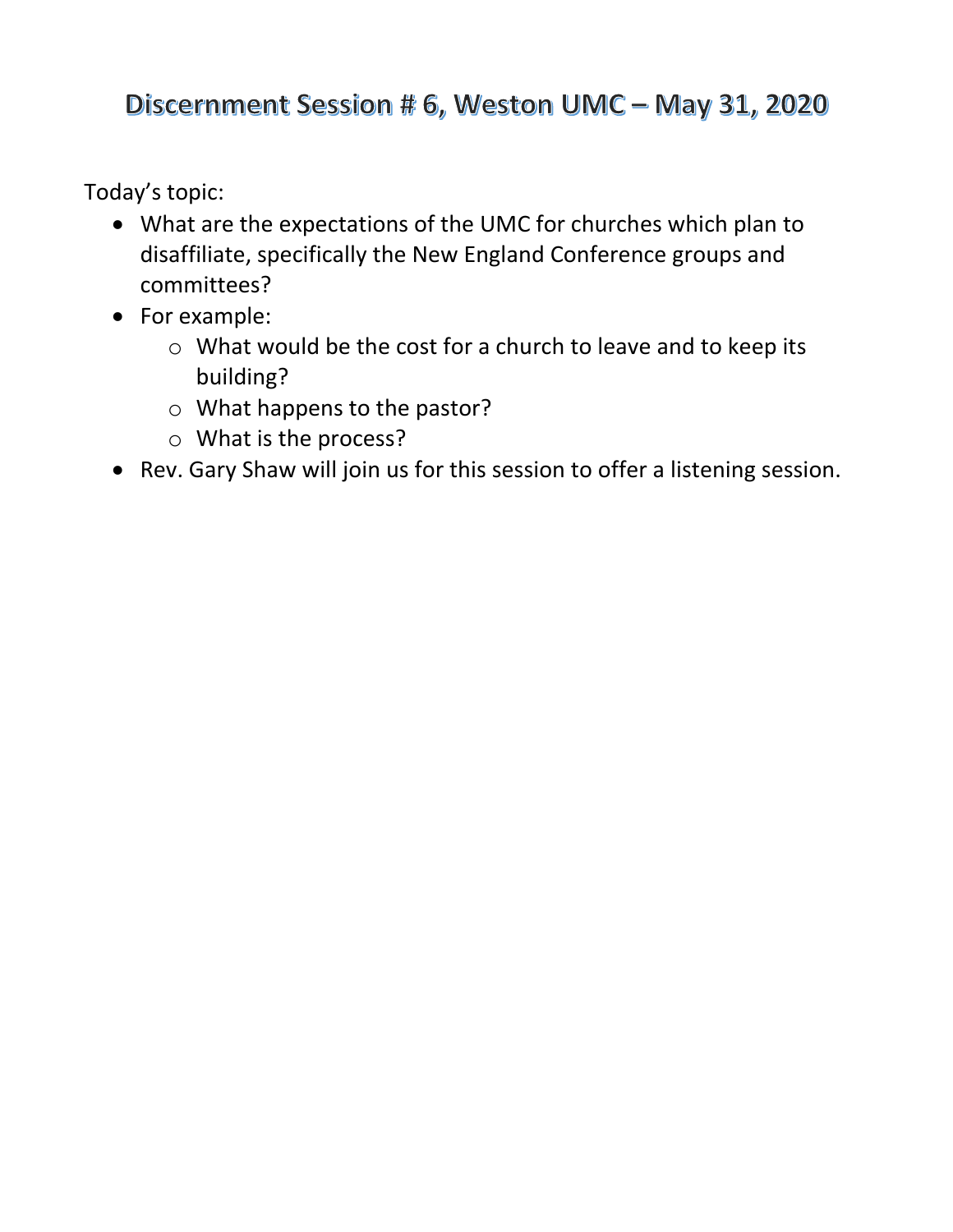#### Why we are doing this study:

## **RS – 19 – 211 - NEW ENGLAND ANNUAL CONFERENCE PROCEDURE FOR LOCAL CHURCH/MINISTRY SETTING DISCERNMENT ABOUT DISAFFILIATION FROM THE UNITED METHODIST CHURCH**

Because the 2019 Called Session of the General Conference approved the minority report for petition 90066, "Minority Report on Disaffiliation," and the Judicial Council ruled in decision 1379 (April 25, 2019) that the petition is constitutional as amended, and

Because this new paragraph in the *Discipline*, 2553, allows for a local church to disaffiliate from the denomination "over issues related to human sexuality," and states that "annual conferences may develop additional standard terms that are not inconsistent with the standard form of this paragraph," and

Because such a decision has significant impact on the local church or ministry setting, the community in which the ministry is located, the Annual Conference, and the strategy and witness of the Church of Jesus Christ in contexts local and regional, and therefore must be undertaken with the greatest sensitivity to matters both spiritual and temporal,

Therefore, the New England Annual Conference approves the following procedure to be included in our Conference Policies and Procedures, governing the process and conditions for churches and ministry settings within New England in discernment about disaffiliation from The United Methodist Church:

1. Before a District Superintendent may call for a church conference for disaffiliation, the local church or ministry setting shall undergo a discernment period of no shorter than eight months.

2. During this discernment period, the local church/ministry setting shall seek assessments of the impact of this action upon the church, community, and Conference from *at least* the NEAC Trustees, Cabinet, Treasurer, Council on Finance and Administration, Chancellor, Benefits Officer, and the Conference Board of Congregational and Community Development evaluating the strategic missional impact of the church/ministry setting. These conference entities must make an initial response to the request within 30 days or will be deemed to not impede the discernment process of the local church. The church/ministry setting shall also develop a statement articulating their theological and missional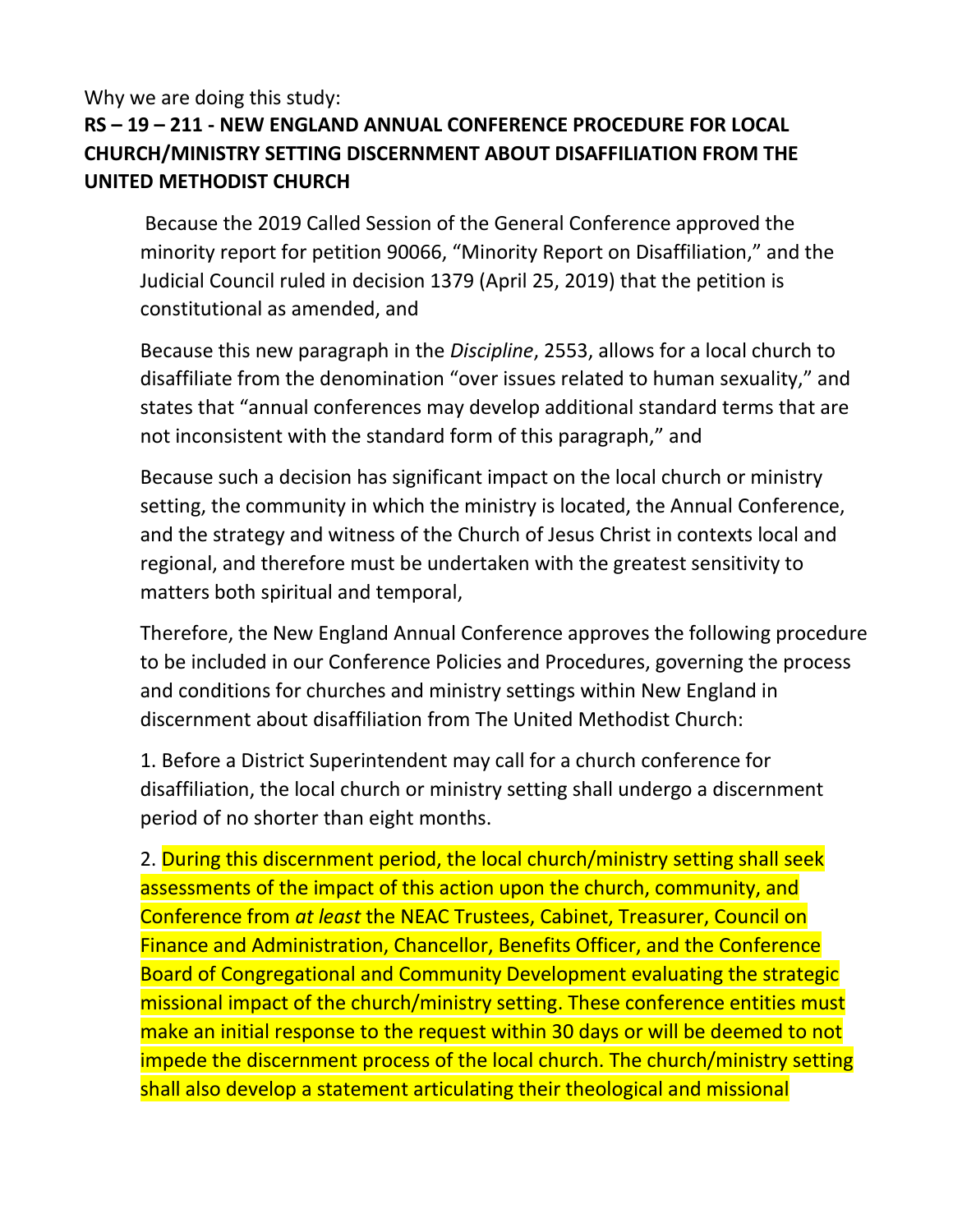foundations in seeking disaffiliation for reasons of conscience "related to human sexuality." \*

3. The local church or ministry setting shall hold a minimum of four listening sessions, advertised to and open to the full professing membership, at least two of which are also advertised to and open to those beyond professing membership, who participate in the ministries of the church/ministry setting. These sessions shall solicit the input of these constituents and shall report the findings of the assessments named in (2.) above. The sessions shall be facilitated by the District Superintendent or their designee, and may not be facilitated by the pastor, the hired or appointed staff, or any member or constituent of the church/ministry setting.

4. After the discernment period, the church conference, and an affirmative 2/3 vote of the professing members present, the Disaffiliation Agreement may be formulated in accordance with ¶2553, and shall include the recommendations and assessment from the Conference bodies named in (2.) above. It shall also include provision for how the community previously served by the church/ministry setting shall be served by The New England Annual Conference moving forward.

5. When presented to the Annual Conference for a vote, the Disaffiliation Agreement must be accompanied by a full report of the outlined process, the assessments and recommendations named in (2.) above, a summary of the financial and missional impact to the community, conference, and wider Church of the assets and ministries under consideration, and a recommendation for how the community previously served by the church/ministry setting shall be served by The New England Annual Conference moving forward.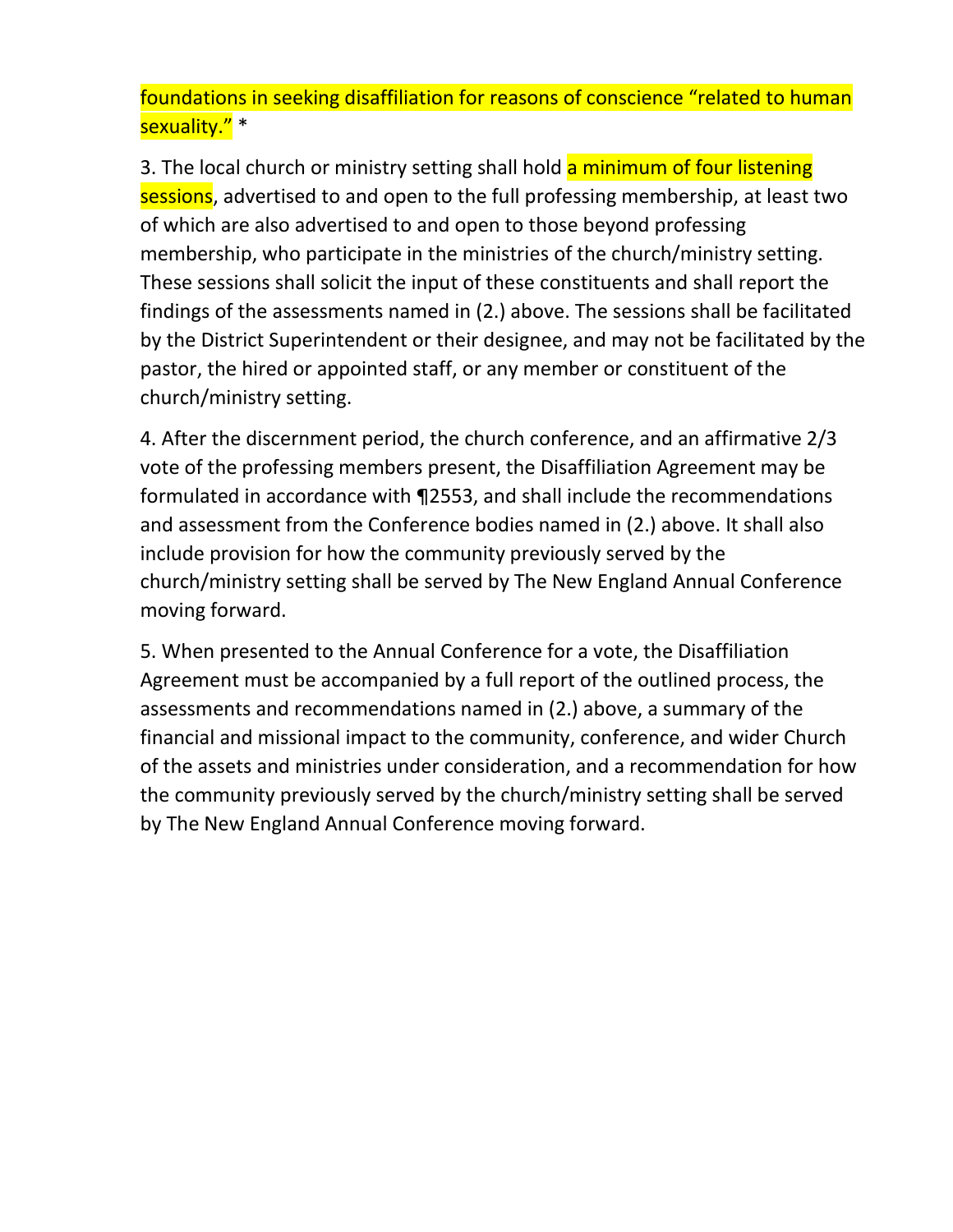\* Seek input from:

- 1. NEAC Trustees response from Rev. Mark Monson-Alley, chair
- 2. Cabinet we spoke with DS Rev. Megan Stowe at our March  $1<sup>st</sup>$  meeting, and she will join us for the next listening session
- 3. Treasurer meeting with Bill Burnside
- 4. Council on Finance and Administration support from Rev. Ralph Howe, Chair
- 5. Chancellor meeting with Bill Hewig
- 6. Benefits Officer meeting with Bill Burnside
- 7. Conference Board of Congregational and Community Development no particular input at this point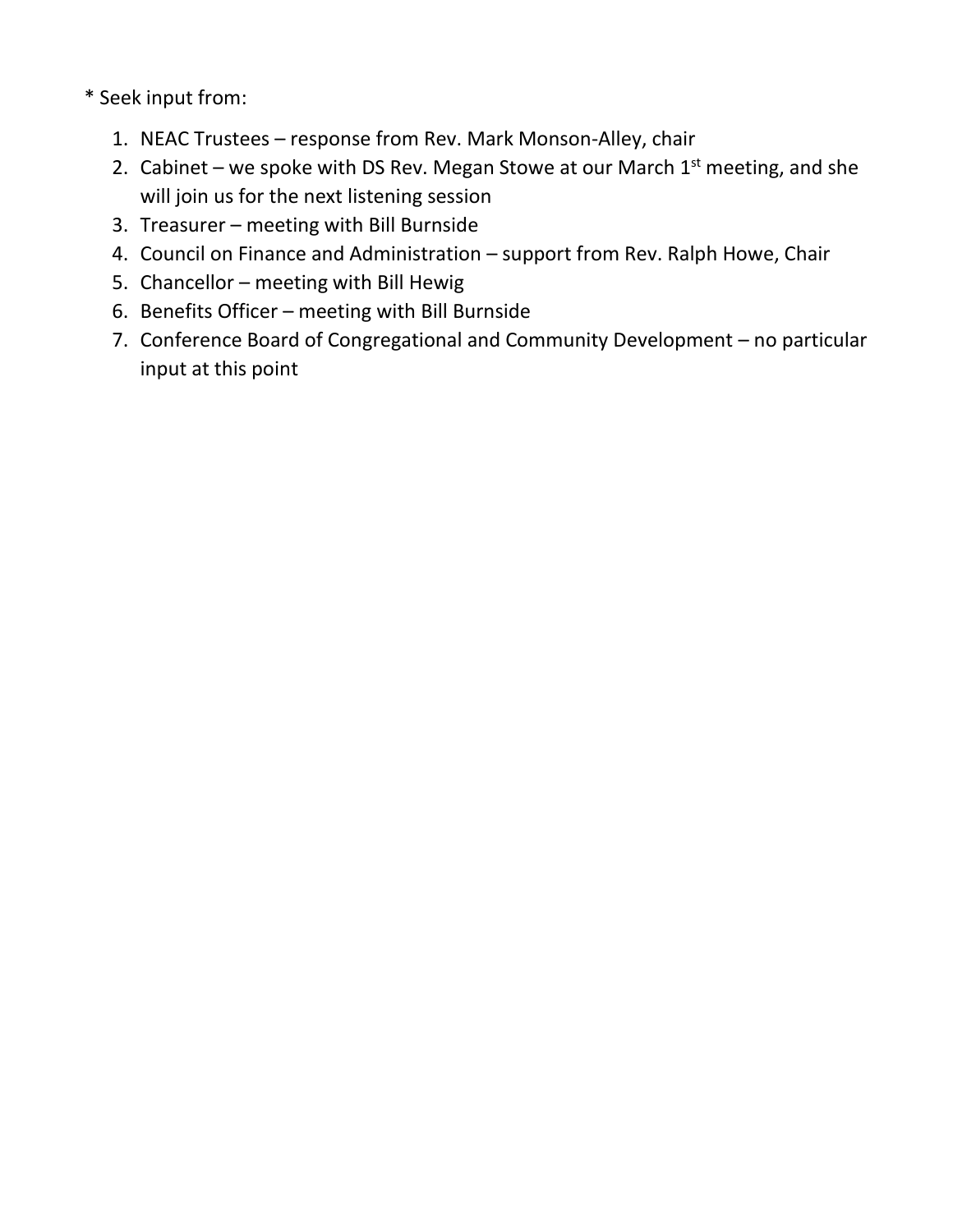1. NEAC Trustees – response from Rev. Mark Monson-Alley, chair, April 6, 2020

#### Hello Pat,

The Conference Trustees have completed work on a Proposed Disaffiliation Policy to present to Annual Conference when we meet next. It will appear in the Pre-Conference booklet, but I am sending it (see attachment) to congregations like yours that have indicated to the Conference Trustees that they have undertaken the discernment process leading to a decision by their congregations relative to disaffiliation from the United Methodist Church. I need to make absolutely clear that this policy is a PROPOSAL, and that it will be the Conference that will accept, alter or reject the policy. This is being sent to you and your church family as a response to your communication to us, and as just one tool for consideration in your discernment process. Please let me know if you have any questions.

Blessings on you and your church family through this Holy Week and Easter season! Grace & peace,

Rev. Mark Monson Alley

Conference Board of Trustees President

Before getting to that, here are some additional comments from an April  $17<sup>th</sup>$  email:

…, the Trustees have consulted with the Bishop and the Conference Chancellor and have subsequently approved a change to section #2 of the document [regarding timing of any church vote]…. It is CERTAINLY not the Trustees' goal to make the process more difficult for any congregation who is discerning that disaffiliation is the direction they should go. Please let me know if you have any other questions. … Peace, Mark Monson Alley, President of the Conference Trustees

> *Proposed* **Disaffiliation Policy New England Conference UMC Conference Board of Trustees**

Introduction – This Policy sets out a framework to be followed when a significant number of members of a congregation express a desire to leave the New England Annual Conference of the United Methodist Church (the "Annual Conference"), pursuant to the provisions of paragraph 2553 of The Book of Discipline of the United Methodist Church ("The Discipline"). It is the intent of this policy that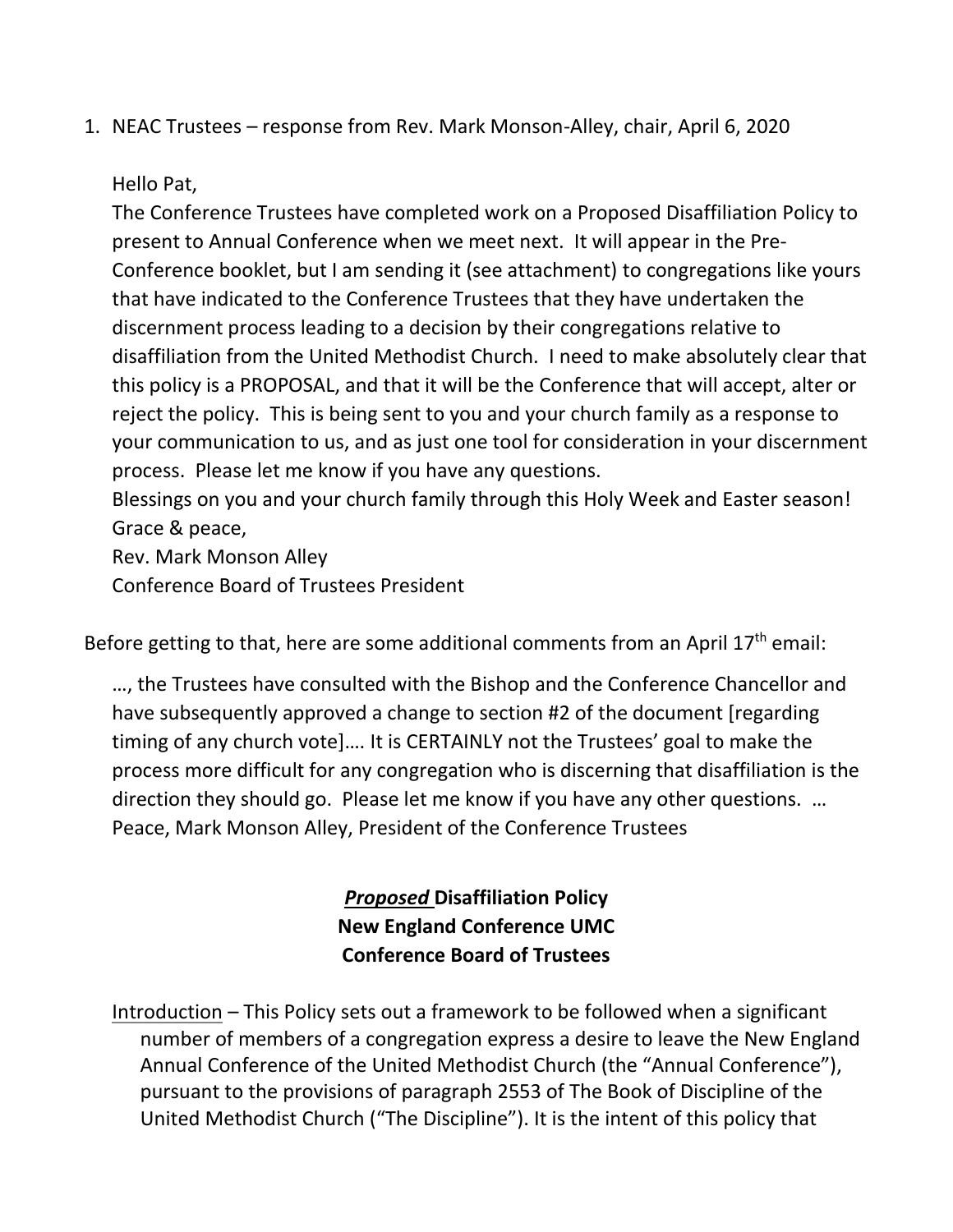when a congregation chooses to leave the Annual Conference, it be allowed to do so in as amicable a manner as possible. The Annual Conference also recognizes a responsibility to members of a local church who want to remain part of the Annual Conference, even if they are in the minority of their congregation. Under the provisions of this policy, a local church shall have a limited right to exit the denomination to be completed prior to December 31, 2023. The right expires on December 31, 2023, and the provisions of this policy and paragraph 2553 shall not be used after that date. Applicability -- This policy will apply to all congregations within the New England Annual Conference, including ecumenical shared ministries within the meaning of para. 208 of the 2016 Book of Discipline and, in the case of such ecumenical shared ministry, it will govern to the extent that any such ministry owns or controls property subject to the Trust Clause, paragraphs 2501-2505 of the 2016 Book of Discipline, or has a pastor under appointment by the bishop.

- 1. Approval by Annual Conference This policy shall be submitted to Annual Conference 2020 and shall require approval by a majority vote of the annual conference.
- 2. "Time Limits The vote by a local church conference to disaffiliate under this policy shall be made no later than April 1 of the year in which the local church intends to seek Annual Conference consent to disaffiliate, with the exception of 2020, when the latest date is June  $1<sup>st</sup>$ . If, in following years, the decision is not made by April 1, the church may not request to disaffiliate until the next year's session of annual conference. The latest date by which a local church can elect to disaffiliate under this policy is April 1, 2023."
- 3. Decision Making Process If the church council of a local church determines that the church wishes to consider disaffiliation, it shall notify its District Superintendent, after which the congregation shall engage in the process of discernment outlined in RS-19-211 (pages 139-141 of the 2019 New England Conference Journal). As stated in the Resolution, the decision to disaffiliate must be approved by a two-thirds (2/3) majority vote of the professing members of the local church present at the church conference.
- 4. Terms and Conditions If the church conference votes to disaffiliate, the terms and conditions for that disaffiliation shall be established by the Board of Trustees of the New England Annual Conference (the "Trustees"), with the advice of the cabinet, the annual conference treasurer, the annual conference benefits officer,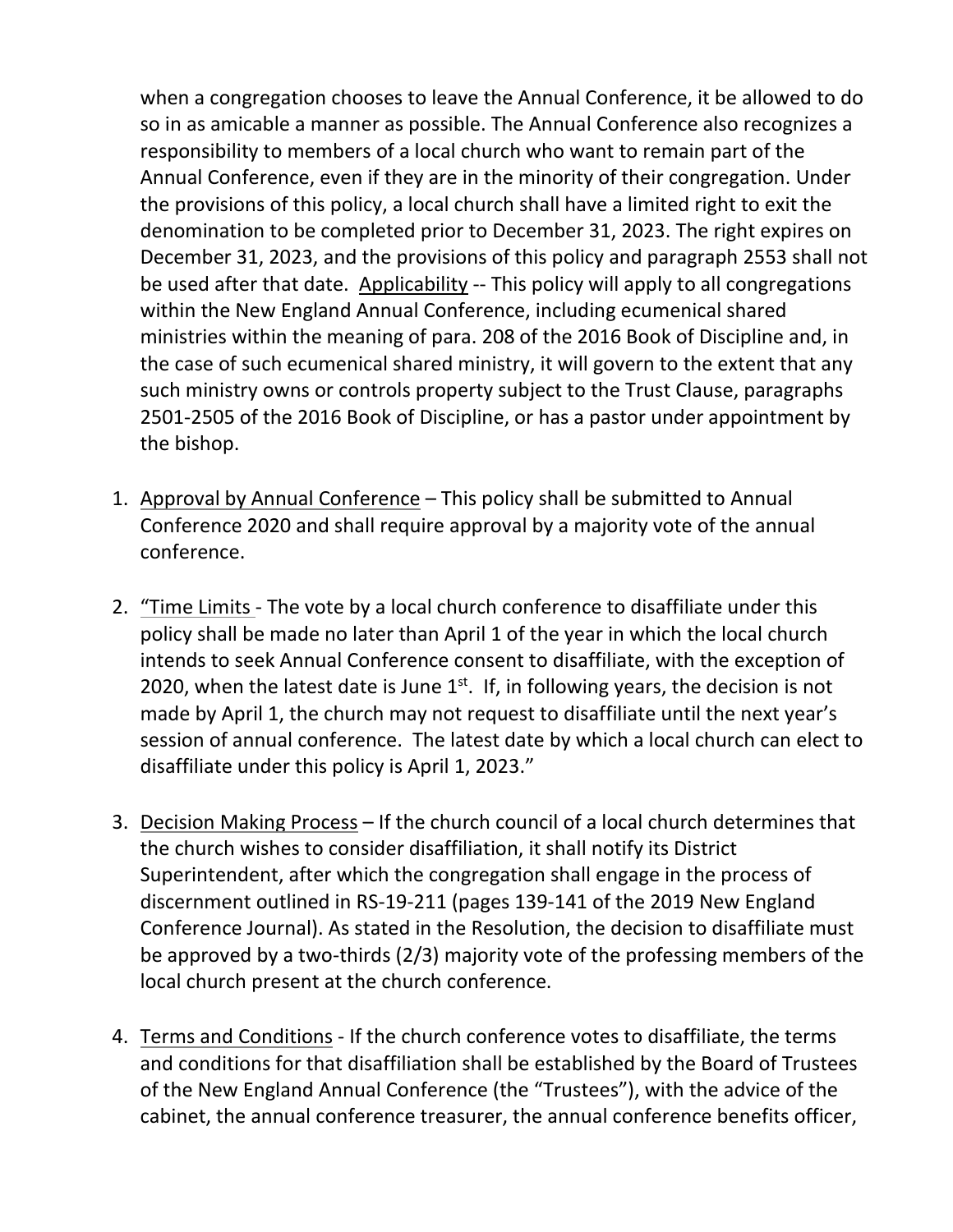the director of connectional ministries and the annual conference chancellor or associate chancellor. The terms and conditions, including the effective date of disaffiliation, shall be memorialized in a binding Disaffiliation Agreement between the annual conference and the trustees of the local church, acting on behalf of its members. That agreement must be consistent with the following provisions, but may contain additional requirements, as determined by the Trustees.

a) Terms of Disaffiliation Agreement - The Disaffiliation Agreement shall be consistent with the form to be developed by the General Council on Finance and Administration and may contain other terms as determined by the Trustees so long as they are not inconsistent with such form.

b) Pension Liabilities – A disaffiliating local church **shall contribute a** withdrawal liability in an amount equal to its pro rata share of any aggregate unfunded pension obligations, which obligations shall be determined pursuant to the withdrawal liability formula to be adopted at 2020 Annual Conference in accordance with the Petition Number 90016 enacted at General Conference 2019. It must also pay all pension and health care arrearages, if any.

c) Apportionments/Mission Shares - The local church shall pay any unpaid apportionments for the 12 months prior to the effective date of disaffiliation, as well as an additional equal amount representing 12 months of future apportionments.

d) Salary and Benefits – The local church shall pay its appointed clergy's compensation and benefits through the date on which its disaffiliation is effective.

e) Property - A disaffiliating local church shall have the right to retain its real and personal, tangible and intangible, property. All transfers of property shall be made prior to disaffiliation. All costs for transfer of title or other legal work, including any costs or fees incurred by the Annual Conference in connection with the disaffiliation, shall be borne by the disaffiliating local church.

f.) Grant Reimbursement – Any grant monies received by the disaffiliating church over the previous three (3) years from:

1.) The Conference: for Equitable Compensation, Hebrews 11, Urban Ministries, Together for Tomorrow Funds, and Missional Church Funds (Health Insurance, Pension, Property Insurance or Mission Share Relief)

and/or 2.) The Conference Trustees: for removal of oil tanks, emergency repair of furnace, chimney repair or roof repair/replacement must be reimbursed.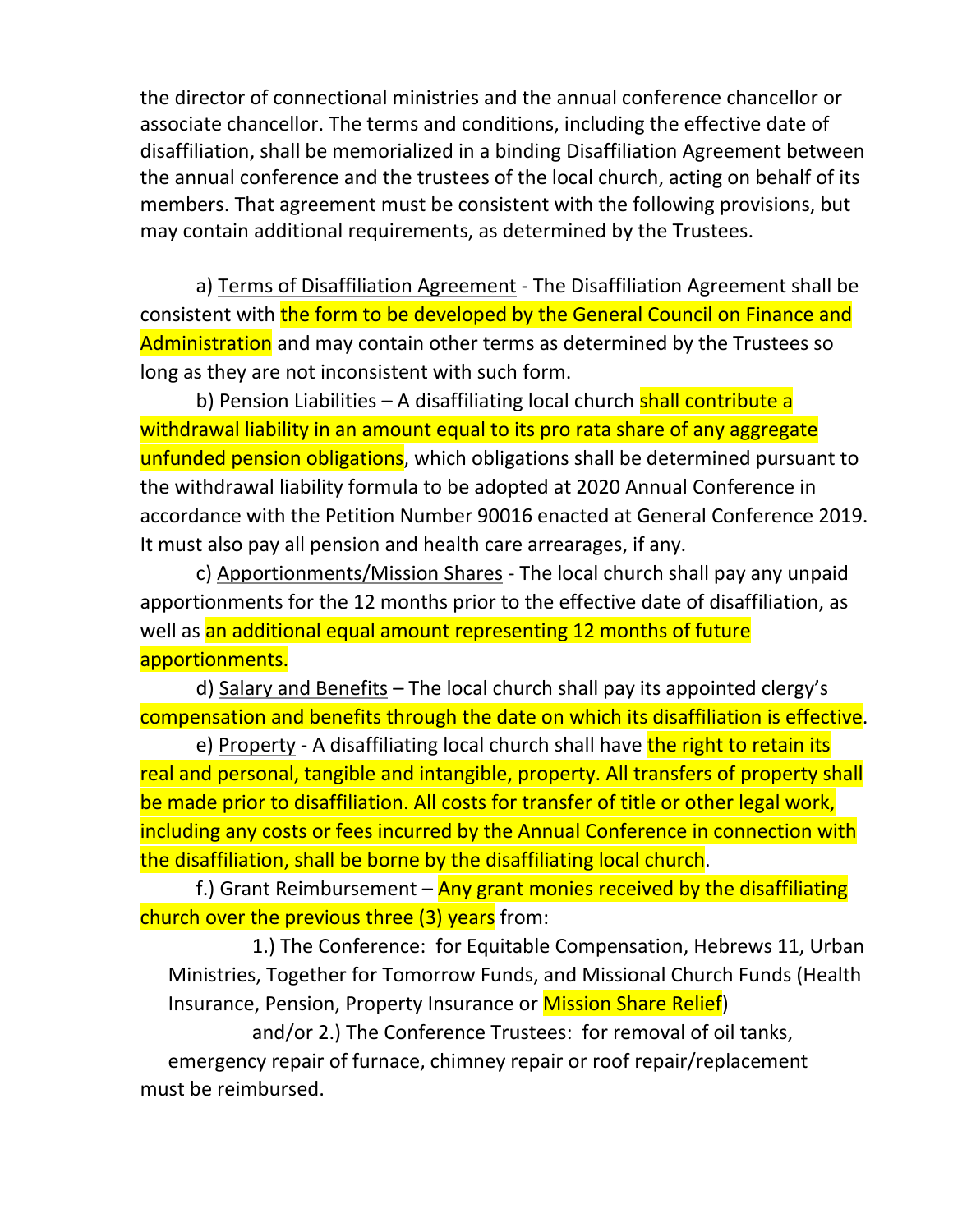g) Other Liabilities - A disaffiliating local church shall satisfy all other debts, loans, and liabilities, or assign and transfer them to its new entity, prior to disaffiliation.

h) All payments hereunder shall be made prior to the effective date of departure.

i) Once the disaffiliating local church has paid the annual conference all funds due under this policy and the agreement, and provided that there are no other outstanding liabilities or claims against the annual conference as a result of the disaffiliation, the Trustees shall release any claims that the annual conference may have under ¶ 2501 and other paragraphs of The Discipline commonly referred to as the trust clause.

6. Approval by Annual Conference - The Annual Conference shall vote whether to ratify any disaffiliation agreement at the next session of the Annual Conference following execution of such agreement. Ratification of such agreement shall require the approval by a simple majority of the members of the annual conference present and voting. No disaffiliation shall be effective until ratified by the Annual Conference.

## 7. Re-establishment of local church as a local United Methodist Church

a) If a local church that has disaffiliated determines that it wishes to re-enter the Annual Conference, it shall notify the Presiding Bishop. The decision to become a member of the Annual Conference can only be made with the consent of the Presiding Bishop and the Cabinet and in accordance with the provisions of paragraph 259 of The Discipline. In addition, the decision must be approved by a two-thirds (2/3) majority vote of the professing members of the local church present at a church conference called for this purpose.

b) If a local church is re-established as a local United Methodist Church, the Conference Treasurer shall determine the amount of any funds paid for pension liabilities pursuant to paragraph 5 hereof, plus any investment earnings and minus any investment losses, calculated in accordance with the Annual Conference pension liability policy to be adopted at the 2020 Annual Conference and any subsequent revisions. The balance, less any funds paid to cover pension obligations, shall be rebated to the local church within 6 months of the date it reenters the Annual Conference.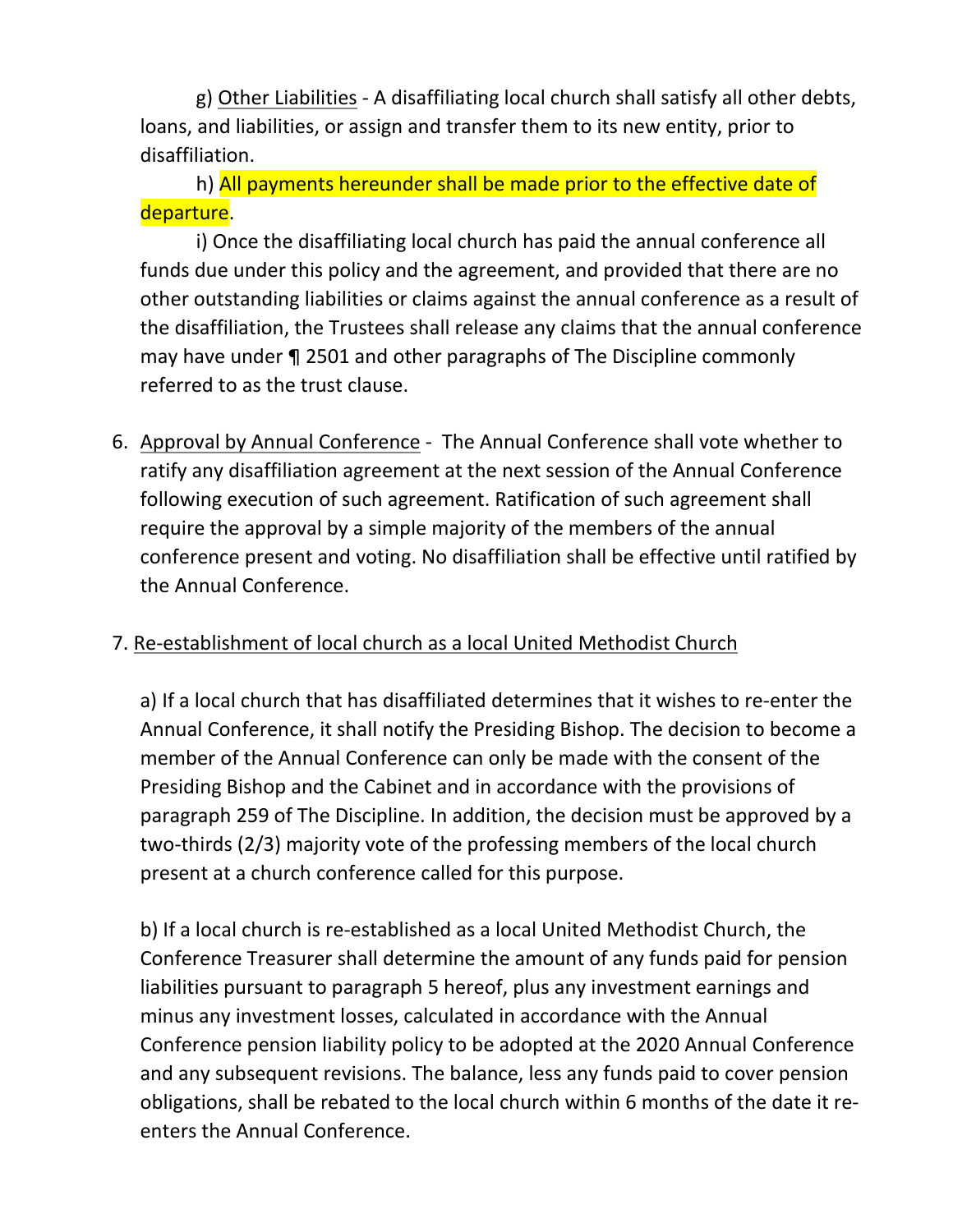8. General Conference action – The Annual Conference recognizes that future action by General Conference of the United Methodist Church may make it necessary or desirable to amend or revoke this policy, and that this policy is subject to revision or revocation by future Annual Conferences.

Rationale: This policy creates a consistent process for local churches who desire to disaffiliate from The United Methodist Church over disagreements related to human sexuality to receive their property while reducing the impact on the Annual Conference by paying their portion of conference pension liabilities, and other financial considerations. It is not intended to be an open-ended departure mechanism. The requirements related to timing of notice and payment of an additional 12 months' apportionments allow the annual conference to properly budget for departures. Funded ministries are not left unfunded by unplanned departures. This policy is also consistent with new paragraph 2553 of The Discipline, enacted at the 2019 Special Session of General Conference and with Judicial Council Decision 1379, upholding the constitutionality of said paragraph.

Additional information from 4/17/2020 email from Rev. Monson-Alley:

Re: possible expenses for a local church:

Relative to putting actual numbers with it, he said: … from how I see it, it's a little like trying to nail jello to the wall. I don't know if this will be helpful or not. There are five possible expenses for a local church:

- 1. The pension liability which I believe the Conference Board of Pensions and Health Benefits has calculated and sent out to you folks. Is that true? I have not seen the document, or the calculation tool. See elsewhere – est. 11.1 x mission share amount
- 2. If your church has been paying its Mission Shares right along, you would need to pay the same annual amount to cover the next twelve months. That's to say, if your Mission Shares were \$1,000 per month, and you've paid it right along – you would be required to pay an additional \$12,000 from the time of your disaffiliation (the same amount, even if the conference budget should increase for the following year). If you're behind in Mission Share payments, you'd have to "catch up," as well as pay the additional \$12,000. For WUMC: \$37,908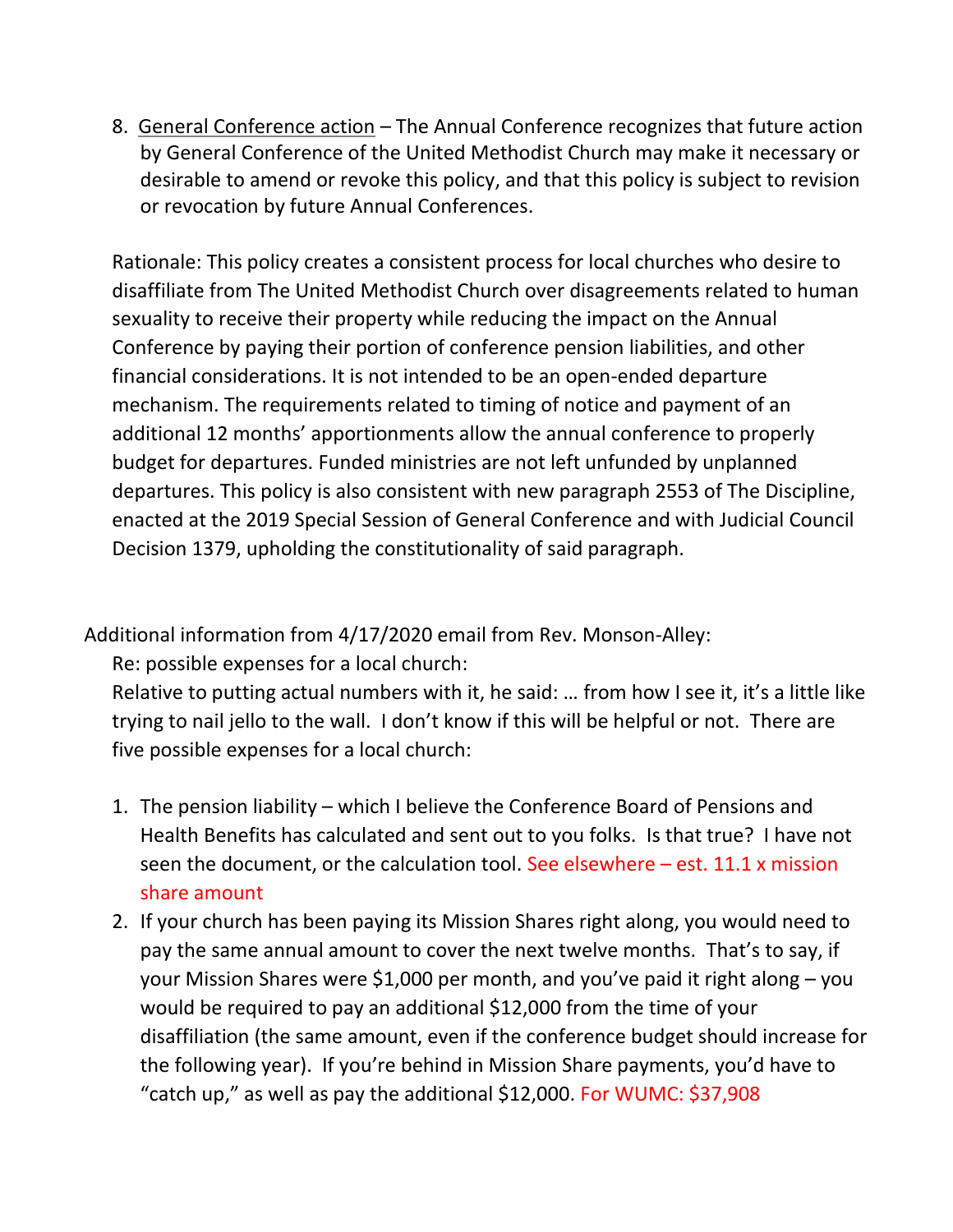- 3. The church needs to be sure that the pastor's salary is current if not, they need to bring it up to date. I hope this doesn't affect any of your churches, but if any of them are behind in paying the salary, they'd need to become current with that. I think that should apply to the pension payment, too, but that's not specifically included in the proposed policy.  $$0$
- 4. The church will need to cover any legal fees in transferring the title of the property to the congregation that is disaffiliating. I don't know for sure how much that would cost – I know Bernie Campbell has been doing some title work for the Conference Trustees, and that usually runs between \$500 and \$1,000 . . . but I wouldn't want you to count on that range exactly. \$??
- 5. And finally relating to grants, if you've not received any in the last three years, there would be no expense to this item. But if you've received Equitable Comp or any of the others on the list, those would need to be reimbursed – so the figure is something each local church should be able to come up with. Remember: it's just the past THREE years. For WUMC: \$51,764

[Mission Share Relief for 2018 (\$40,759 - \$20,826 = \$19,933), 2019  $(541,228 - 520,818 = 520,410)$ , and 2020 (\$37,908 - \$26,487 = \$11,421)]

I know that's not an exact accounting of the cost, but I hope it provides some clarity. Peace, Rev. Mark Monson-Alley, Chair of Conference Trustees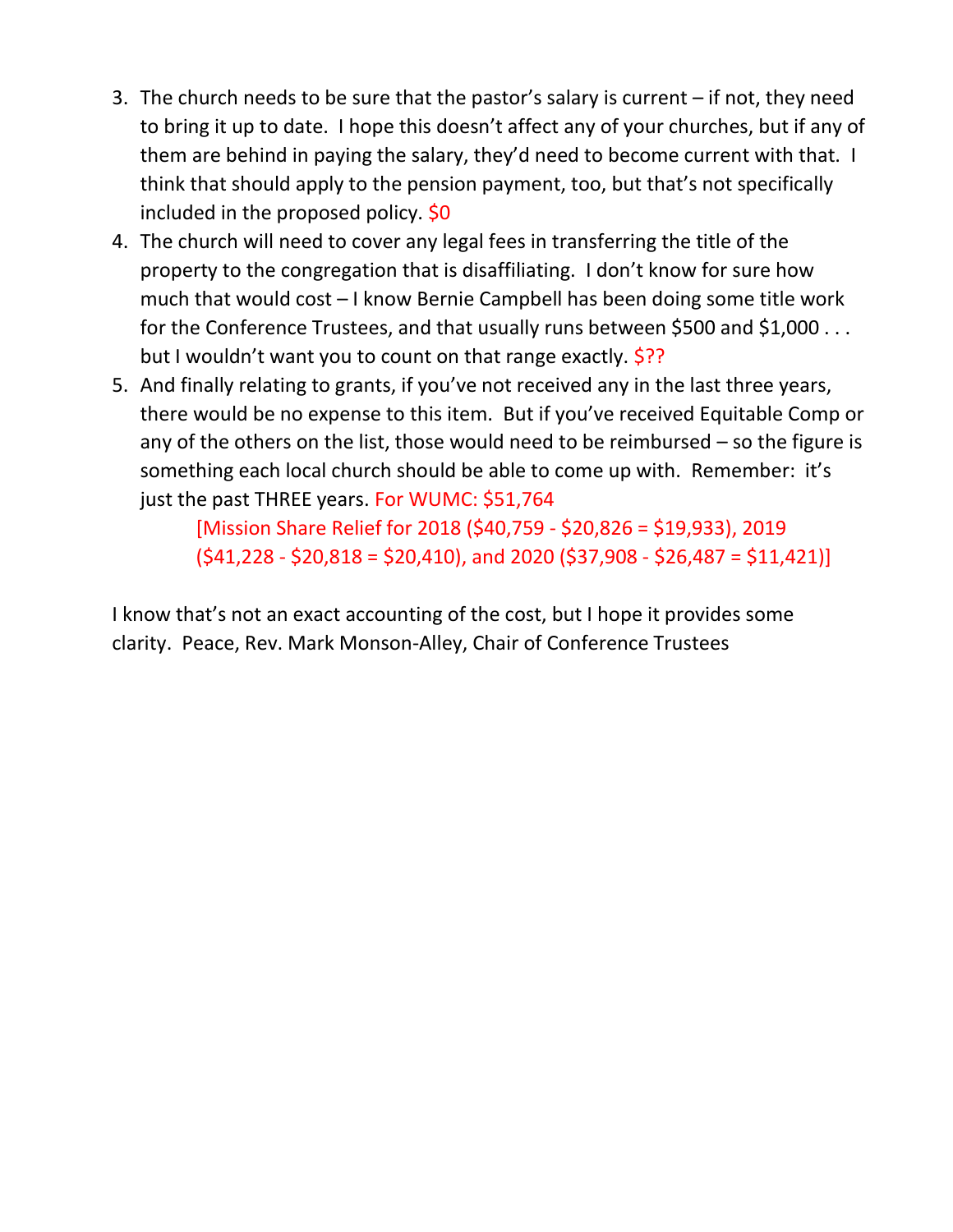3, 5. Notes from a meeting with Conference leaders:

Meeting with DS Munson and others, Tuesday, May 5, 2020.

Discussion re: conduct of charge conference via Zoom / WebEx

DS asked if any of us had church by-laws, because they might supersede the Book of Discipline. None of us on the call have by-laws. (Ballard Vale does, but they're not planning to vote right now.)

First item is to discuss the process. (We'll know more about the electronic process and possible electronic voting as we get closer.)

Roll call of folks attending the virtual meeting: DS requests we send her a list of members marked up to show who we know will not be attending to cut down of the number of names she will have to go through for the roll call.

Election of charge conference secretary: DS requests that the congregation have someone primed and ready to be nominated.

The special charge conference is called for one purpose and one purpose only, the vote on the question of disaffiliation.

Members should already have a copy of the question to be voted and a copy of our theological statement.

The congregation will set up and host the meeting. Someone from the congregation is to handle the media controls; not the pastor/meeting leader.

Conference personnel are working on finding a polling site to process private (secret ballot) voting.

Affirmative votes from at least 2/3 of members present are needed for passage of the question.

## **Pension Liability**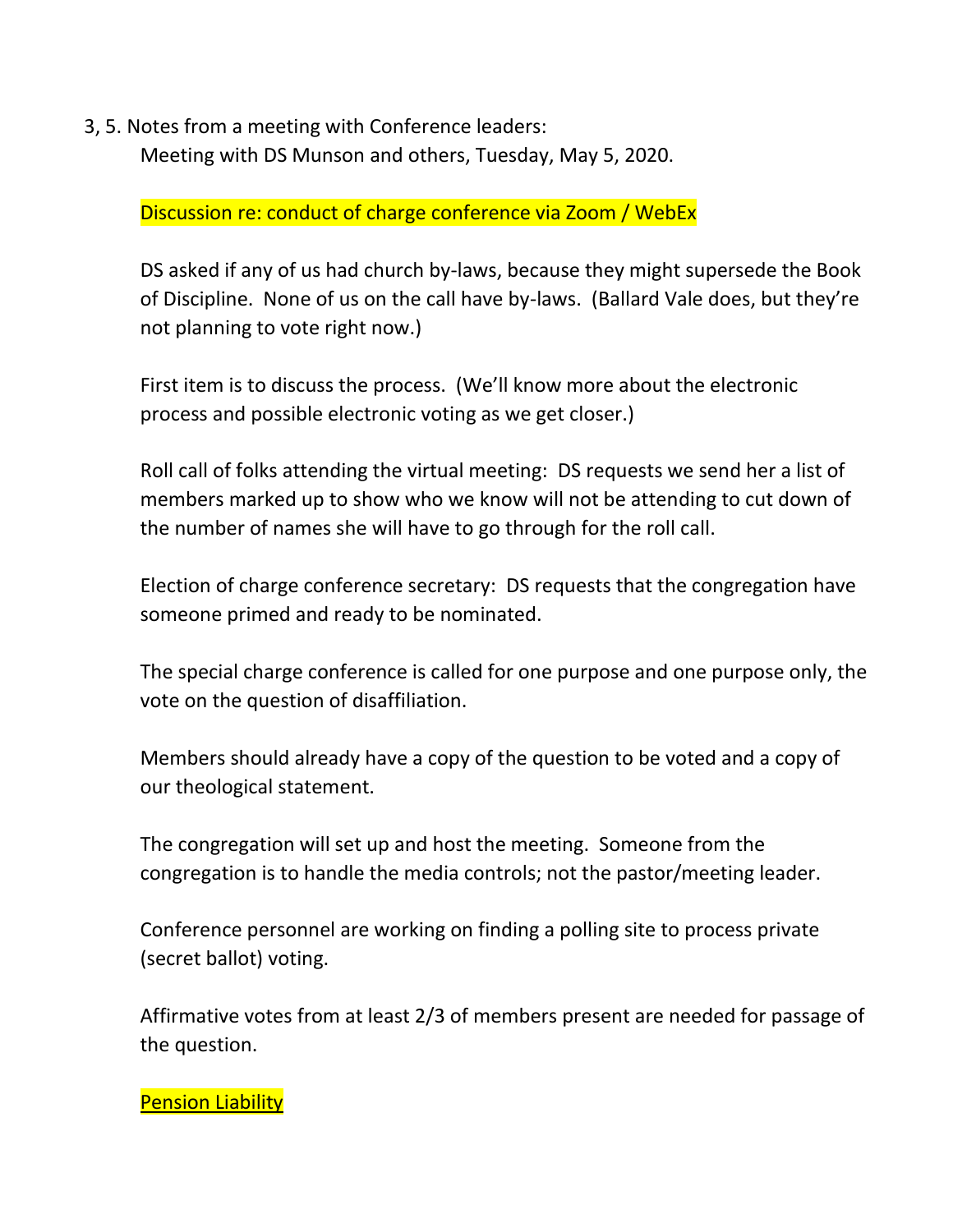Rev. Mark Alley started by trying to explain to the "pension liability portion" of the funds expected to be paid by a church to the annual conference in order to leave the denomination. Our conference's total unfunded market pension liability - as of 4/1/2020 - is now \$90,396,698. Based upon the formula used to calculate the churches' 2018 Mission Shares, each of the five churches has received its calculated share of the unfunded liability, but not less than \$25,000. See Rev. David Hoyt's note attached at the bottom of this document.

The formula for calculating the unfunded market value is \$90,396,698 divided by the total 2018 mission shares of all the churches in the conference. Rev. Monson-Alley said the factor is 11.1. Therefore, 11.1 x mission shares of a given church.

So, what is "pension liability?"

The annual conference is self-financing its pension fund through Wespath, a notfor-profit organization. If Wespath had to dissolve, they would have to find another organization to handle the pension funds, a for-profit organization would in effect "buy the bundle of pensions." The amount for the buy-out is based on the value of the stock market on a certain date, i.e. the first day of the current calendar quarter, April 1, 2020.

It was noted that the total unfunded market pension liability as of April 1, 2020 is \$90,396,698 as compared to about \$60,000,000 at the beginning of January, 2020. Bill Burnside, Conference Treasurer, advised that it would make sense to hold off disaffiliating until the market goes up.

The pension liability is only one component of the amount required to be paid to leave. A church will have to pay any arrearages, all mission shares for the current year and the next year, pay back any grants received in the last three years, and pay closing costs for real estate transfers and attorney fees. (There's an upper limit on the amount the church would have to pay for the closing costs….)

Discussion was had about the unfairness of paying back conference grants. The very nature of grants is that they are given for a specific project and are meant to be spent on the specific project, which in all cases has been done as shown in church reports.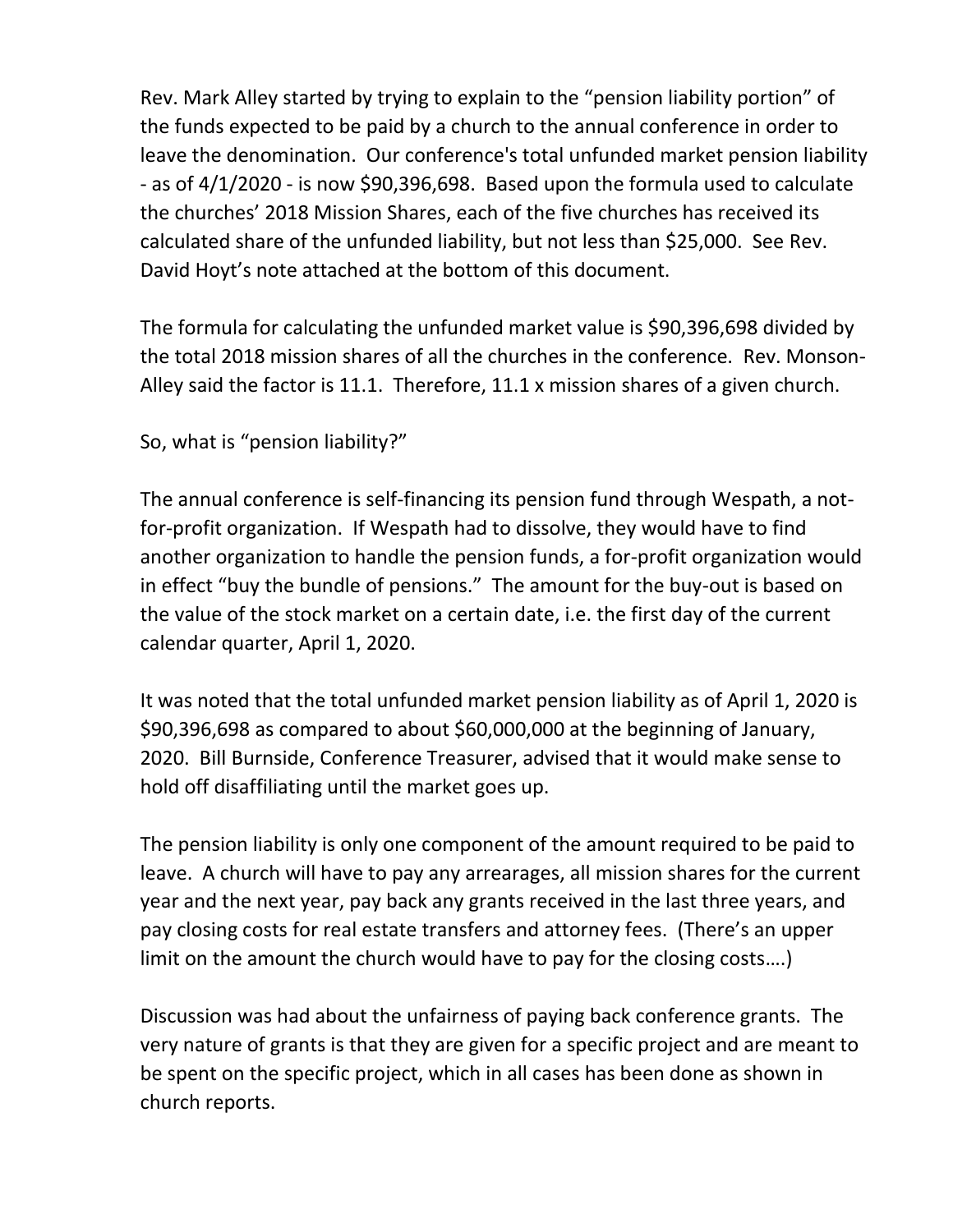There was conversation about whether there is actually the ability to negotiate the terms. The conference folks said NO. Rev. Monson-Alley said "We can negotiate if that means writing a number on the form". We offered the understanding that the conference has the ability to charge what they wanted and we would hope they would consider reducing the fees recommended. There was no reply to that.

When asked about the June 1 date for a vote to go before AC - considering AC has been postponed, Rev. Monson-Alley said not to worry about the June 1 date.

When asked about the trustee resolution for financial implications above the pension formula, Rev. Monson-Alley states that he was under the misguided assumption that it had to be voted on at AC but that the GC Resolution 2553 did not require terms and conditions for disaffiliation and the trustees did not need to have an AC approval. Therefore, the trustees could set their own terms with 2553 as their guide.

DS read either RS211 or BOD paragraph 2553 about the when the departing church's agreement goes before AC for approval. It has subsequently been found in RS211: Point 4 describes the church conference vote followed by the "formulation" of a "disaffiliation agreement" containing all the financials etc. It is this agreement that is then brought to a vote at AC as described in point 5.

Also, under the process for the vote, they did not have answers to allowing people to vote by phone and having a couple on one device. This process does not allow for people to vote other than by phone and electronically. It would be up to us to see that all people could access the vote.

It was suggested that churches could ask for a consultation with Bill Burnside by sending him an email at neumc.com with a copy to his assistant Debbie.

Rev. Mark Monson-Alley closed the meeting with prayer.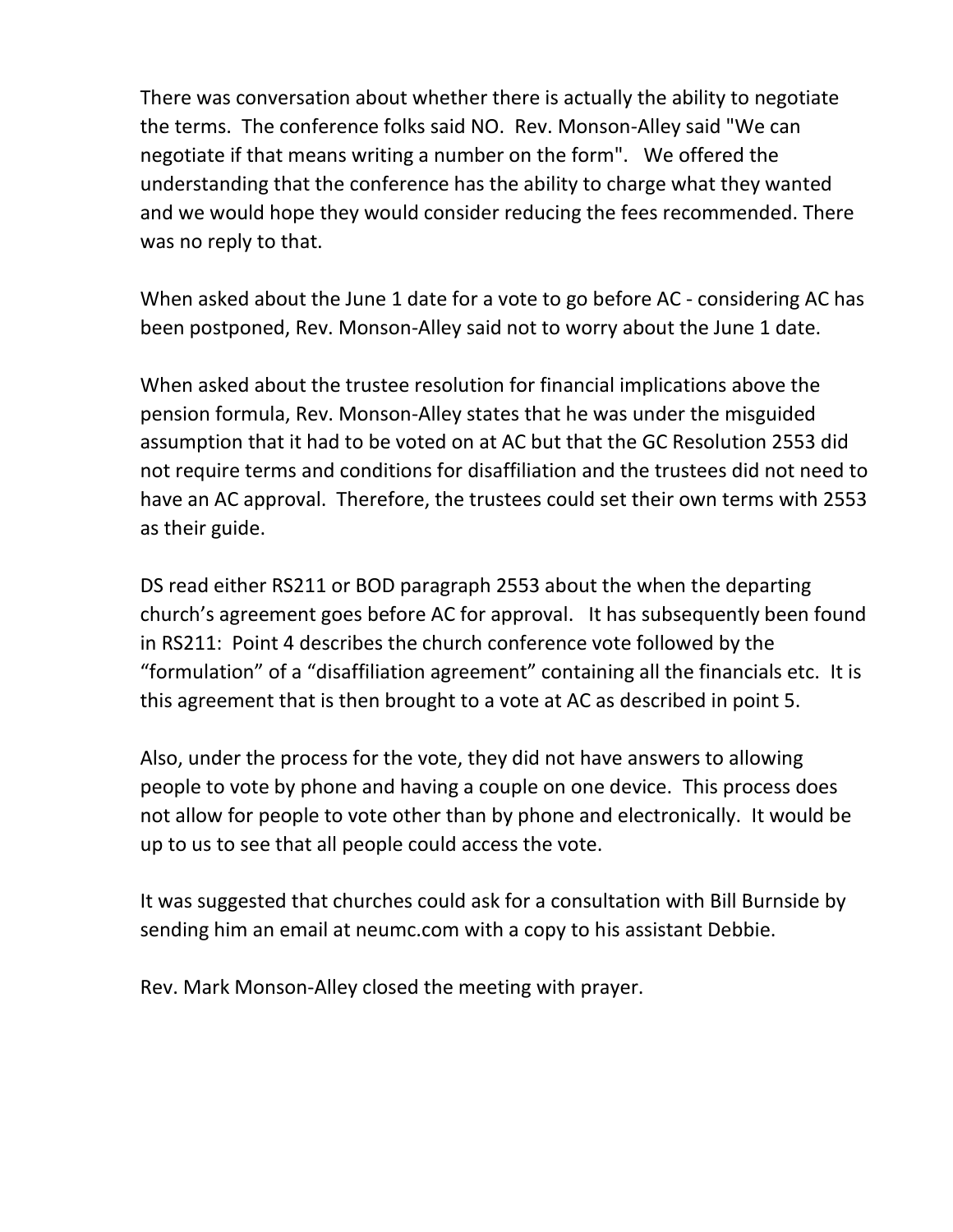6. BENEFITS OFFICER AND Board of Pensions information: Note to 5 Churches by Rev. David Hoyt, Chair of CBOP

> The 2019 General Conference of the United Methodist Church passed provisions whereby an annual conference could charge a departing local church a portion of the overall pension liability of the annual conference. The General Conference left it up to annual conferences to determine what that share should be.

> In response, the Conference Board of Pensions of the New England Annual Conference has considered the matter and provides the following recommendation. We note that no payment is due from any church that remains in the New England Annual Conference; this recommendation would only apply to churches that choose to disaffiliate under the provisions passed by the General Conference and the New England Annual Conference.

## OUR RECOMMENDATION

The Board of Pensions recommends that the pension liability shall be determined using the 2018 mission shares that we asked all of our churches to pay prior to reductions for Mission Share Relief and Mission Churches. These will create the factor used to calculate the portion of the overall liability owed by any individual church. The CBOP will request the latest estimate of unfunded liability from Wespath each quarter moving forward. The estimate of the total liability cannot be more than 3 months old at the time of the estimate. The minimum amount owed by any church will be \$25,000.

In the case of Federated churches, the calculation is similar to how we allocate mission shares. 100% of the amount is allocated to our 100% Methodist churches. A factor is calculated by dividing the total Market Liability by the total 2018 mission shares calculated for the 100% churches. This factor is then used to calculate a Federated church's liability.

A church shall pay their share of the liability in full before exiting the annual conference.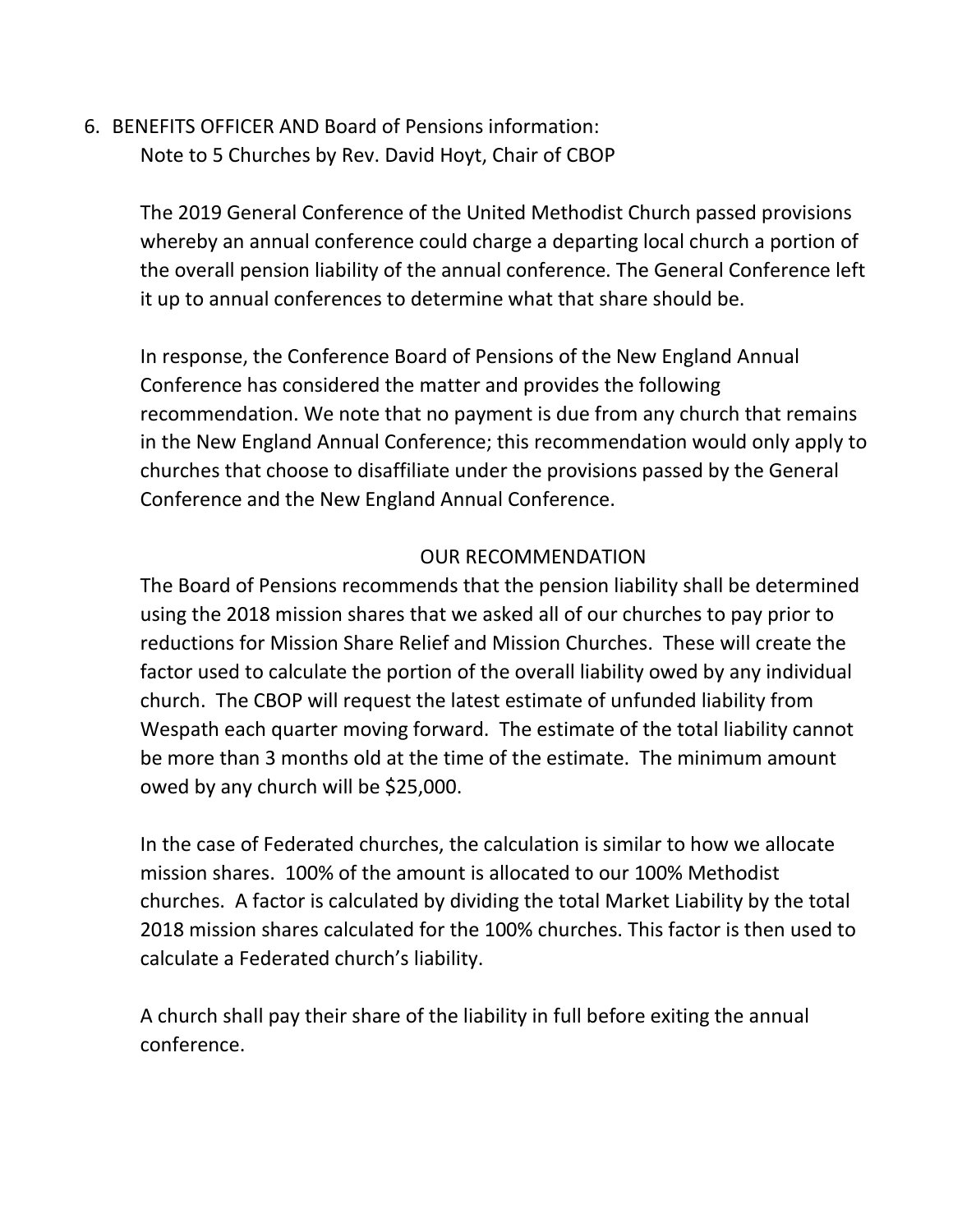The Conference Board of Pensions shall keep funds received in execution of this policy in a separate fund, which shall be restricted for use only in meeting pension obligations.

If a departed church returns to the annual conference, they shall be due a rebate on funds paid in execution of this policy at the time they departed, less any funds paid to cover pension obligations. Investment earnings and losses shall be calculated as of the date of re-entry, and the pro-rata share refunded to the church within 6 months of its re-entrance to the annual conference.

NO CHURCH HAS TO PAY THESE AMOUNTS UNLESS THEY WISH TO DISAFFILIATE from the Annual Conference.

-New England Conference Board of Pensions"

In response to most recent requests about a pension liability number, the CBOP has taken the position that we will provide churches with the current pension liability figure, based on the Wespath projection of April 1, 2020.

The CBOP stipulates that this amount is subject to the adoption of the "PENSION LIABILITY PROPOSAL" to be presented to the Annual Conference; and further that the actual amount will be based on the most recent quarterly Wespath projection at the time of disaffiliation.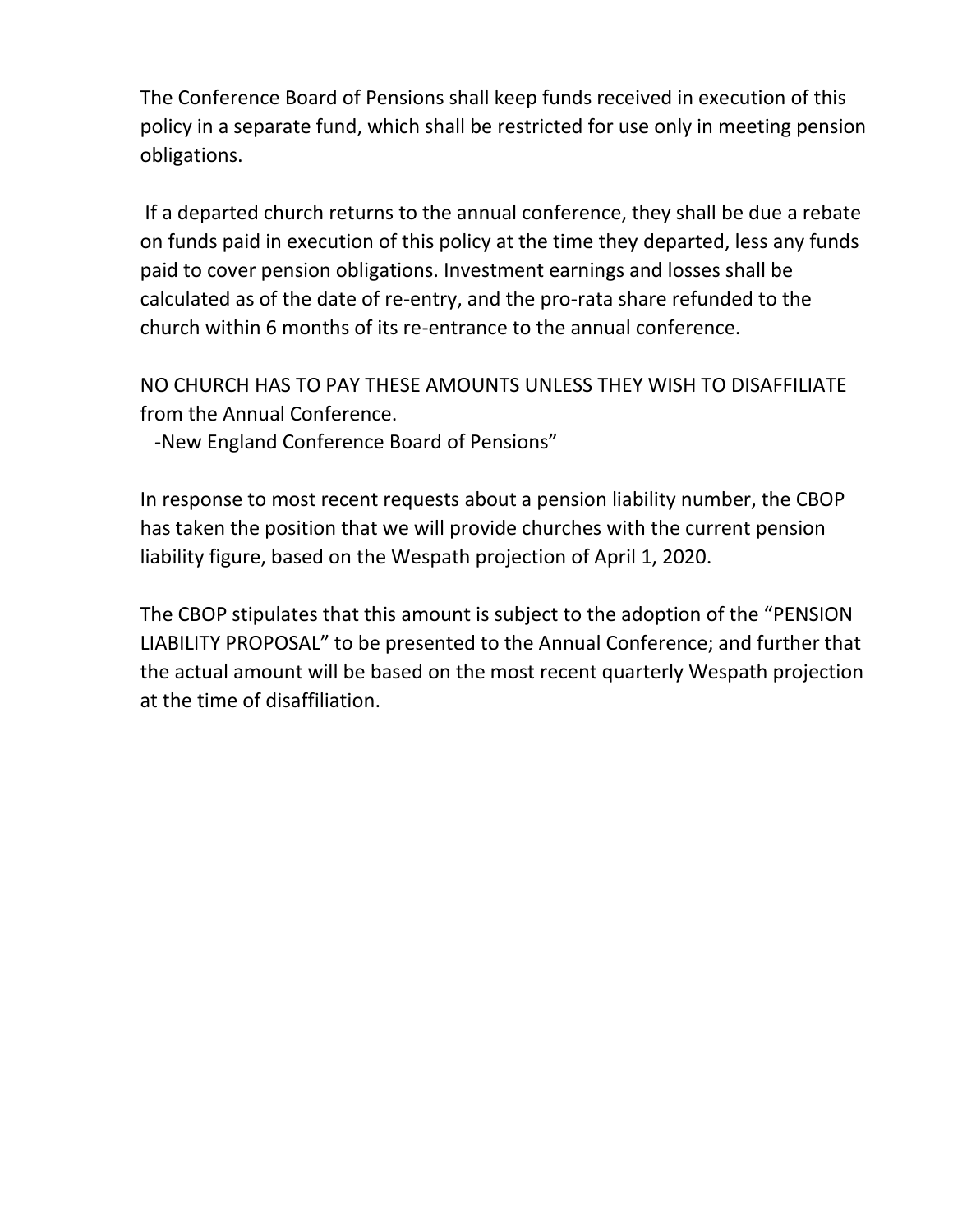#### ADDITIONAL INFORMATION:

Regarding Insurance, From Feb. 7, 2020: **From:** Patty Smith <psmith@fredcchurch.com> **Subject:** UM Churches Disaffiliation Inquiry re Insurance

…I can share some information which may help you and others in your group who are evaluating this.

A group program is not as simple as writing an insurance policy for 10 churches. Because insurance policies are a legal contract, there needs to be some determination on who is the "first named insured" on a policy. Normally for a group, there is an entity which represents all in the group.

For our current program, that is the New England Conference UMC. You would need to consider if you would form any legal entity to represent your group and determine who the point person would be.

Other concerns for a group program would be who is paying the premium for the policy? If any one church which is part of the group did not pay their portion of the premium, it is possible that the policy would cancel for non payment, and that impacts the rest of the members of the group.

For the NE Conference, the Conference office pays the policy premium and is reimbursed by each church for their portion. If a church is in arrears on their insurance payment the policy is not in danger of being cancelled. The Conference is owed the premium, not the insurance carrier.

Payment of claims – which church name is on the claim check for losses? In our present program, to give you an idea, since the Conference pays the premium, if one church is in arrears and has a claim, the claim check is used to repay the premium owed to the Conference and any balance is then turned over to the church for the claim. This falls under the concept that if you are not paying your premium you should not be collecting claim money.

The workers compensation insurance portion of your costs would change substantially. Right now you benefit from large account credits which are applied to the rating on the workers compensation insurance. The state of Maine is presently a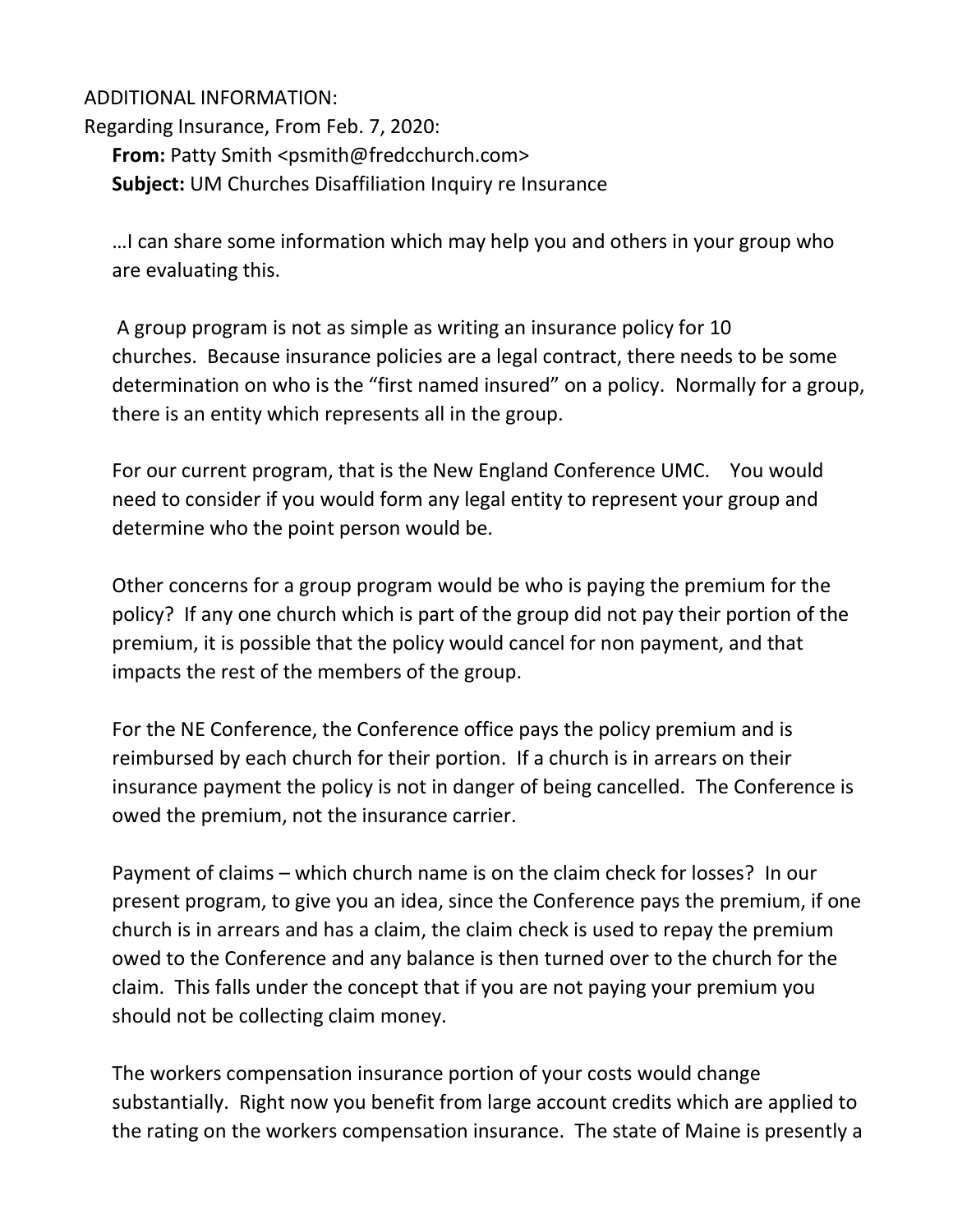6.5% credit. You also benefit from a group credit which is based off of the entire NE UMC Conference loss experience. This year that amounts to a 27% credit.

To give you an example ball park figure, Tuttle Road Workers Compensation premium for  $1/1/2020 - 1/1/21$  is \$408 through the NE Conference program. An individual policy for the church using the payrolls you reported for this year would be approximately \$700 - \$750 annual premium.

The Conference insurance program is primarily placed with Church Mutual Insurance Company. They also insure other UM Conferences around the country. We would like to have a conversation with them to find out how they will be approaching this topic. I'm certain they would be willing to write individual policies for individual churches. I don't know if they would have any premium considerations in place for those coming out of a group program.

Patricia W. Smith, CPCU, ARM, AAI, Senior Commercial Client Manager **FRED C. CHURCH, INC.**, [www.fredcchurch.com](about:blank)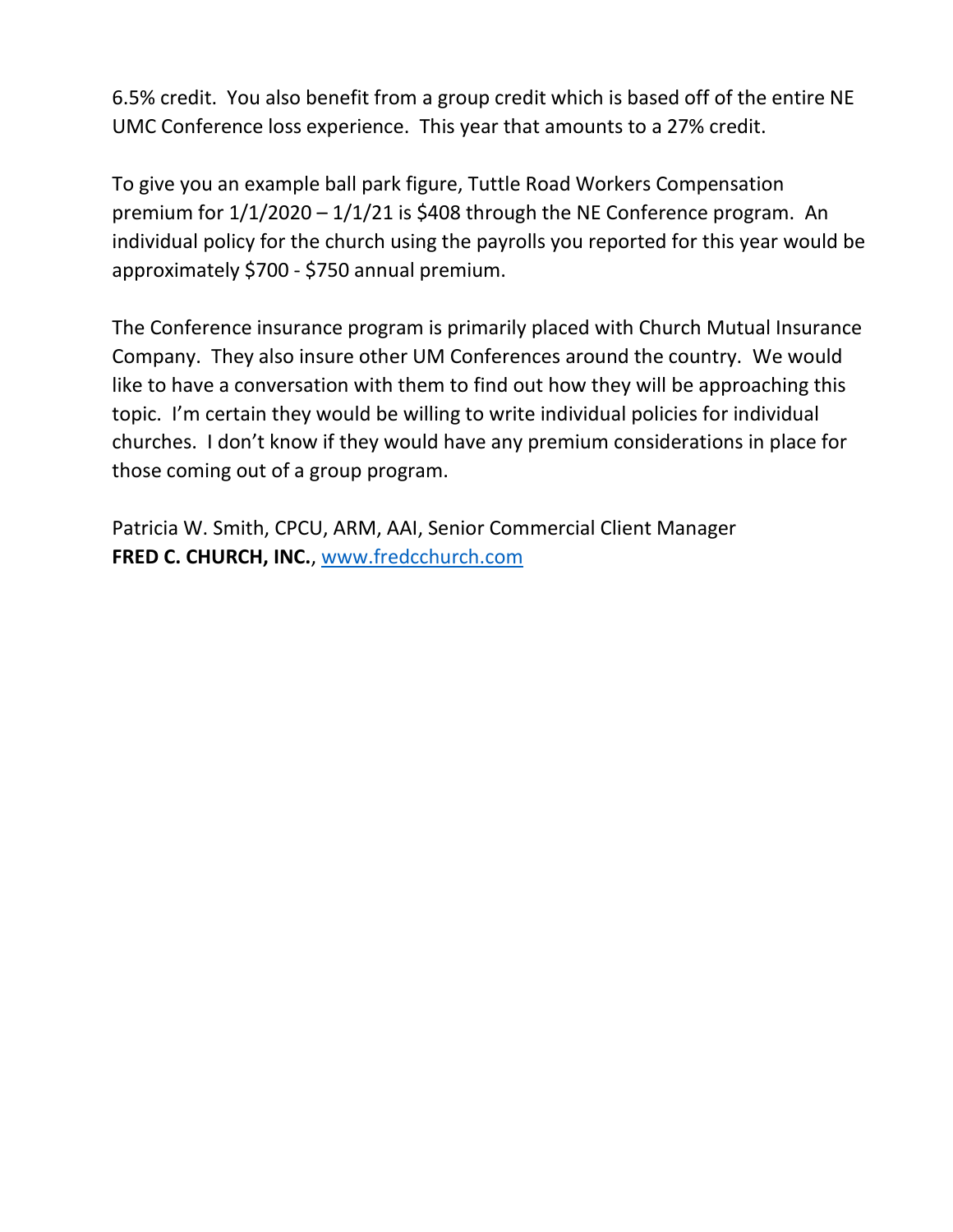Phone Conversation with Dale Jones from Wespath / Pastor Linda Brewster, 5/14/2020

Q What is the unfunded pension liability?

A: It is the number that is given to the conference quarterly based on a scenario – if NEAC decides to outsource the unfunded pension liability to an insurance company – the number is the additional money that the conference will need to pay the insurance company for the risk they are incurring.

Q: Does the unfunded pension liability grow with the current needs? A: Ideally no. A new service (new clergy) does add additional pension liability every year but every year retired clergy die and it usually balances out. The number is changed mostly by fluctuations in the commercial interest rate market.

There are exceptions. In 2008-2009 when the economy tanked, the Annual Conferences had to pay down the additional pension liability that had become under funded in that year (2008). They had to pay extra to restore the funding.

Every year the Annual Conference makes a payment for the service (liability) for that year.

### Q: CRSP Plan

A: This can impact the unfunded liability. It emcompasses all the new service (new clergy). They add pension liability If no one dies then the unfunded liability goes up.

Q: Is the money we are asked to pay required to go toward unfunded liability? A: Dead silence – The proposal that was put forth to Annual Conferences intended for that money to be used for unfunded pension liability. WHY?

I explained briefly that we asked that question last night and the answer led us to believe it was not necessarily going to the unfunded pension liability and we had concerns about that.

A: It is the intent of the process of churches being asked to pay unfunded pension liability – that the annual conferences use the money for that purpose. He said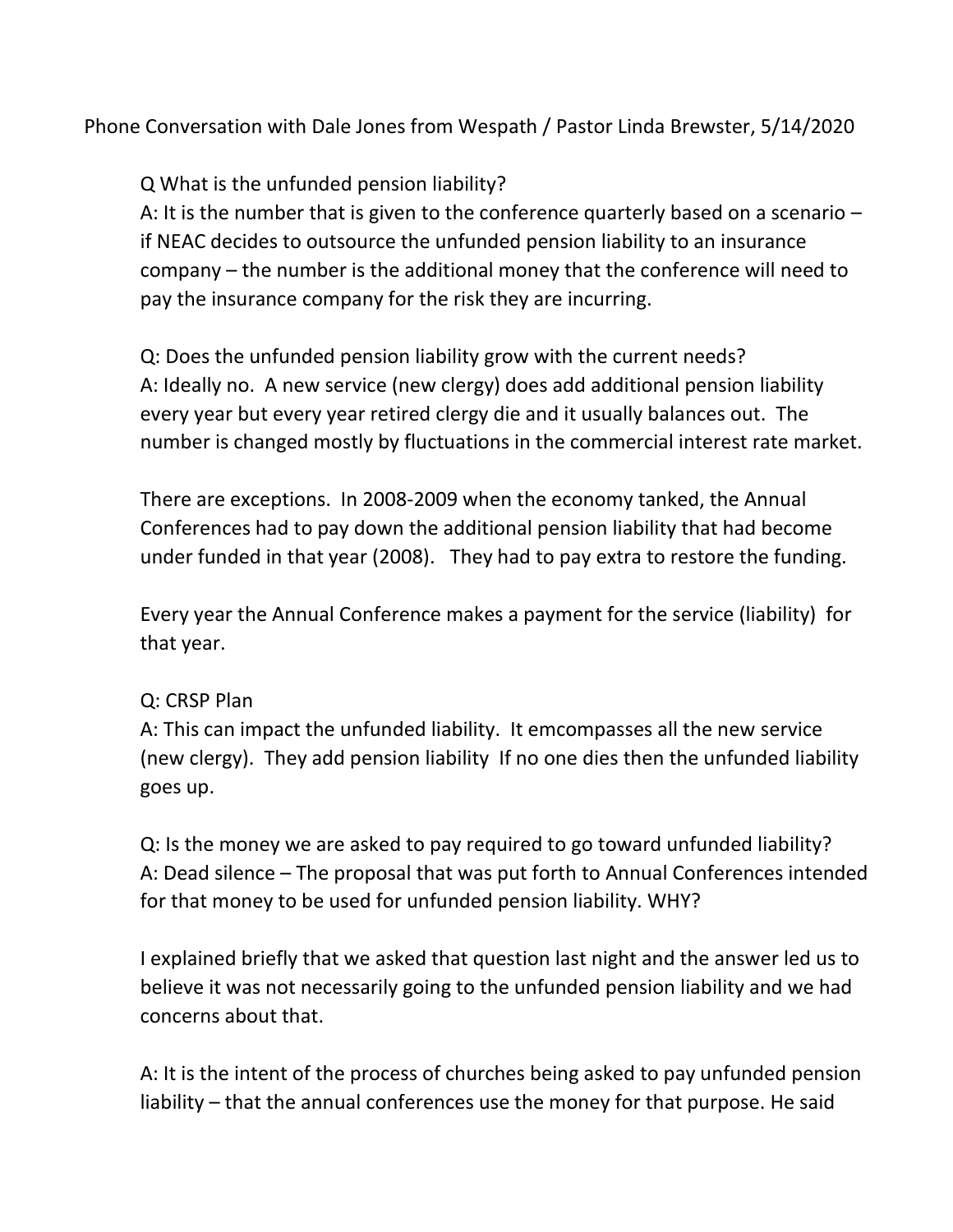"The money should not be used for purposes other than pension payment. That can happen in several ways:

- Direct pension payment toward the unfunded liability (overpay 382 plan)
- They can put the money away for future liabilities...
	- $\circ$  for the day when they might get out of pension business. They would need to come up with the 90 million.
	- o should they keep the obligation long term they may (probably will) before the end of the century experience some economic disaster and need to put money back into the plan – like in 2008.
	- $\circ$  even if they don't apply the money immediately to the pension plan, the money should be held for that purpose.

Q: Would Wespath be willing to continue to hold the unfunded pension liability for churches leaving the denomination?

A: Within the Protocol (Adam Hamilton) as well as other legislation that has been put forward, Wespath has embedded language about working with churches outside the UMC to continue to hold the unfunded pension liability. Wespath has also proposed it's own legislation that mirrors that which is in the Protocol in case none of the resolutions pass. NOTE: It needs to pass at General Conference. Wespath resolution is Petition #20701 and it is called Pension Matters for Disability….

Dale references Jay Williams and the work he is doing to bring forward a liberationist movement. He said if there are 100+ churches across the country that go into Jay's movement, they would fund the unfunded pension liability. In that case they would figure the liability for each church based on their pastoral history and transfer it from the AC to the new movement. There would be no payment to the conference for that money.

Q: Would you only work with 100+ churches.

A: We haven't talked about 4 churches or 10 churches. We have talked about a 100 churches. With no General Conference this year we are all in limbo and that impacts what we can offer right now – before General Conference.

Q: When you talk about carving out the unfunded pension liability for each church – how do you do that?